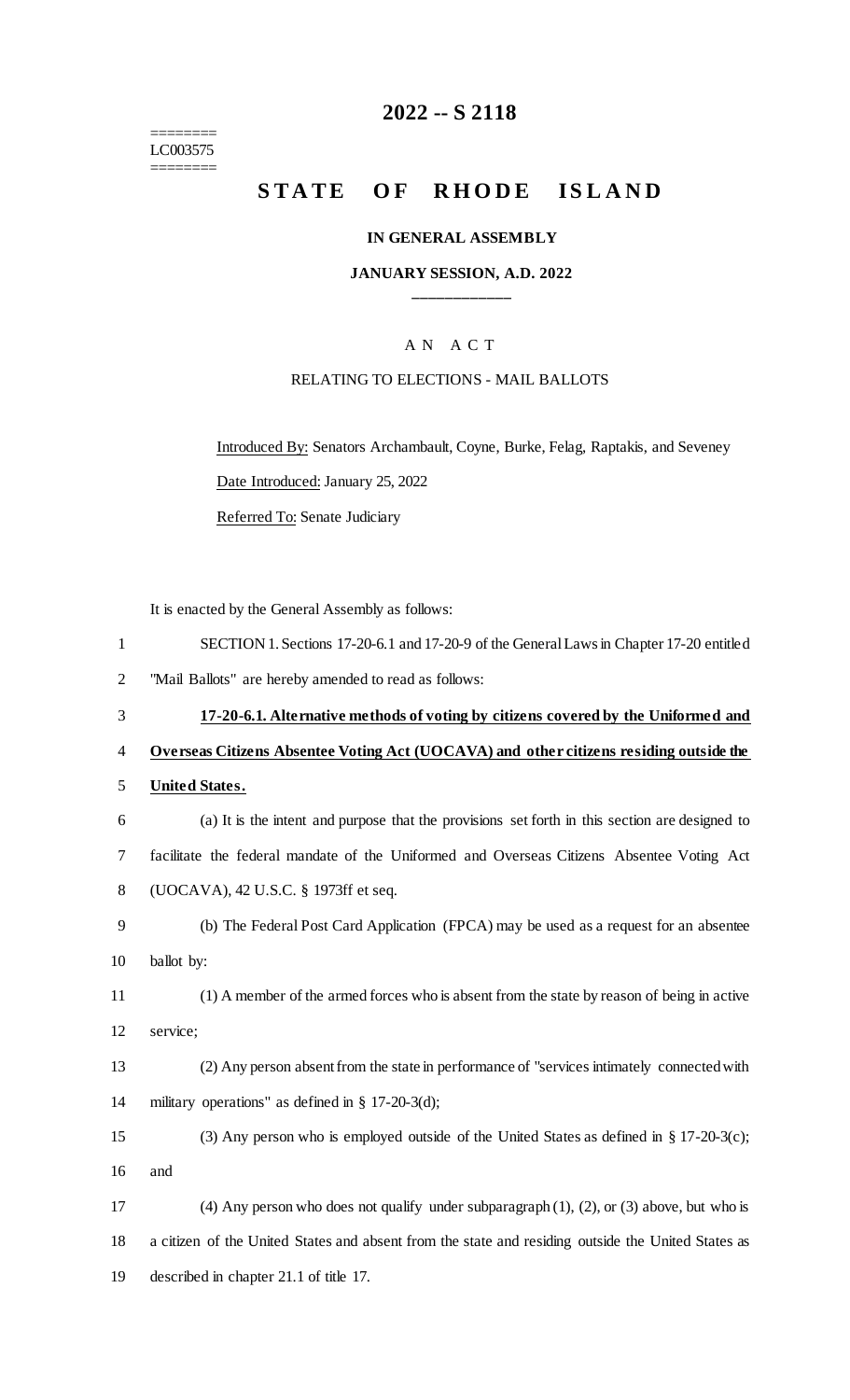(c) The single FPCA card shall permit the person to request an absentee ballot for each primary and election through the next general election for federal office or for the time period specified by federal law in which the voter is eligible to vote.

 (d) The FPCA card must be received by the local board of canvassers where the person last maintains his/her residence for voting purposes within the time frame for applying for absentee ballots as set forth in this title.

 (e) If the FPCA, when used in accordance with this section, is sent by the voter through electronic transmission, it must be sent to the secretary of state and it must be received by the secretary of state by the deadline for applying for absentee ballots as set forth in this title. The secretary of state shall then forward the FPCA to the appropriate local authority who shall immediately certify and return the FPCA to the secretary of state with the notation that the 12 corresponding ballots shall be sent by mail and electronic transmission. The secretary of state shall 13 transmit ballots only to the facsimile number provided by the Federal Voter Assistance Program. The secretary of state shall approve electronically transmitted ballots to and from eligible voters only through a service or solution that meets the following requirements:

- (1) The system has had one or more independent security reviews;
- (2) Demonstrates the system meets the National Institute of Standards and Technology
- (NIST) Cybersecurity Framework guidelines; and
- 19 (3) Approved by the secretary of state.

 The ballots sent by electronic transmission shall be returned to the state board by electronic transmission. These ballots will be counted at the state board in accordance with rules and regulations promulgated by the state board.

 (f) The voter's signature on the FPCA does not need to be witnessed or notarized, when the FPCA is submitted as provided in this section.

 (g) If a voter is casting a mail ballot received through the use of the FPCA card as provided in this section, the voter's signature does not need to be witnessed or notarized on the certifying envelope used for the return of the voted mail ballot.

### **17-20-9. Application by permanently disabled or incapacitated voters.**

 (a) A voter who is indefinitely confined because of physical illness or infirmity or is disabled for an indefinite period may, by signing an affidavit to that effect, request that an absentee ballot application be sent to him or her automatically for every election. The affidavit form and instructions shall be prescribed by the secretary of state, and furnished upon request to any elector by each local board of canvassers. The envelope containing the absentee ballot application shall be clearly marked as not forwardable. If any elector is no longer indefinitely confined, he or she shall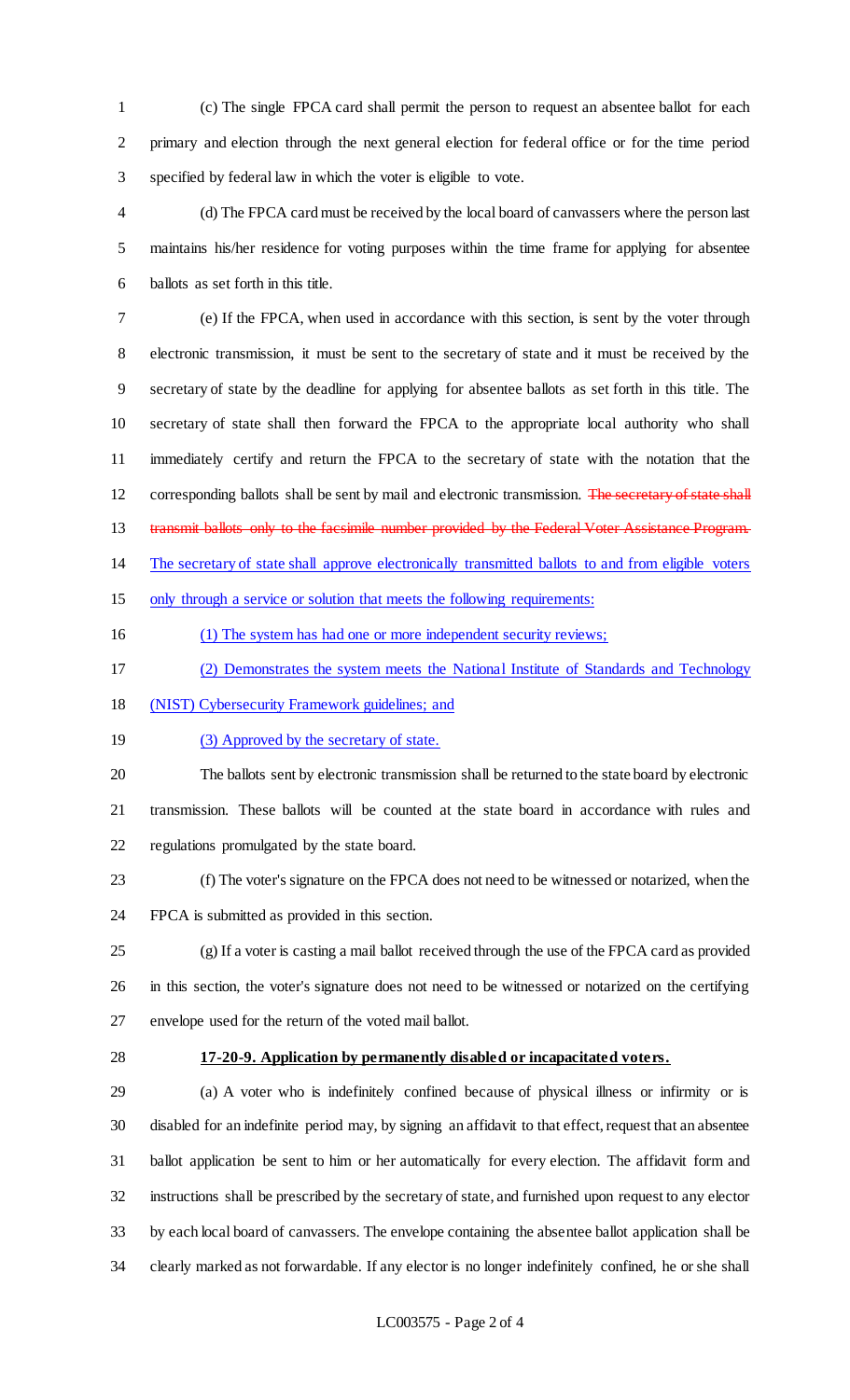notify the clerk of the local board of canvassers of this fact. The clerk shall remove the name of any voter from the mailing list established under this section upon receipt of reliable information that a voter no longer qualifies for the service. The voter shall be notified of the action within five (5) days after the board takes the action.

- 5 (b) The affidavit form and instructions prescribed in this section shall be mailed to the 6 applicant along with a stamped return envelope addressed to the local boards of canvassers.
- 7 (c) Eligible disabled voters, shall be entitled to electronically receive and return their mail
- 8 ballot, using the same electronic transmission utilize system as that used by voters covered by the
- 9 Uniformed and Overseas Citizens Absentee Voting Act. (UOCAVA). This electronic process shall
- 10 satisfy the federal Rehabilitation Act, section 508 concerning accessibility standards.
- 11 SECTION 2. This act shall take effect upon passage.

#### ======== LC003575 ========